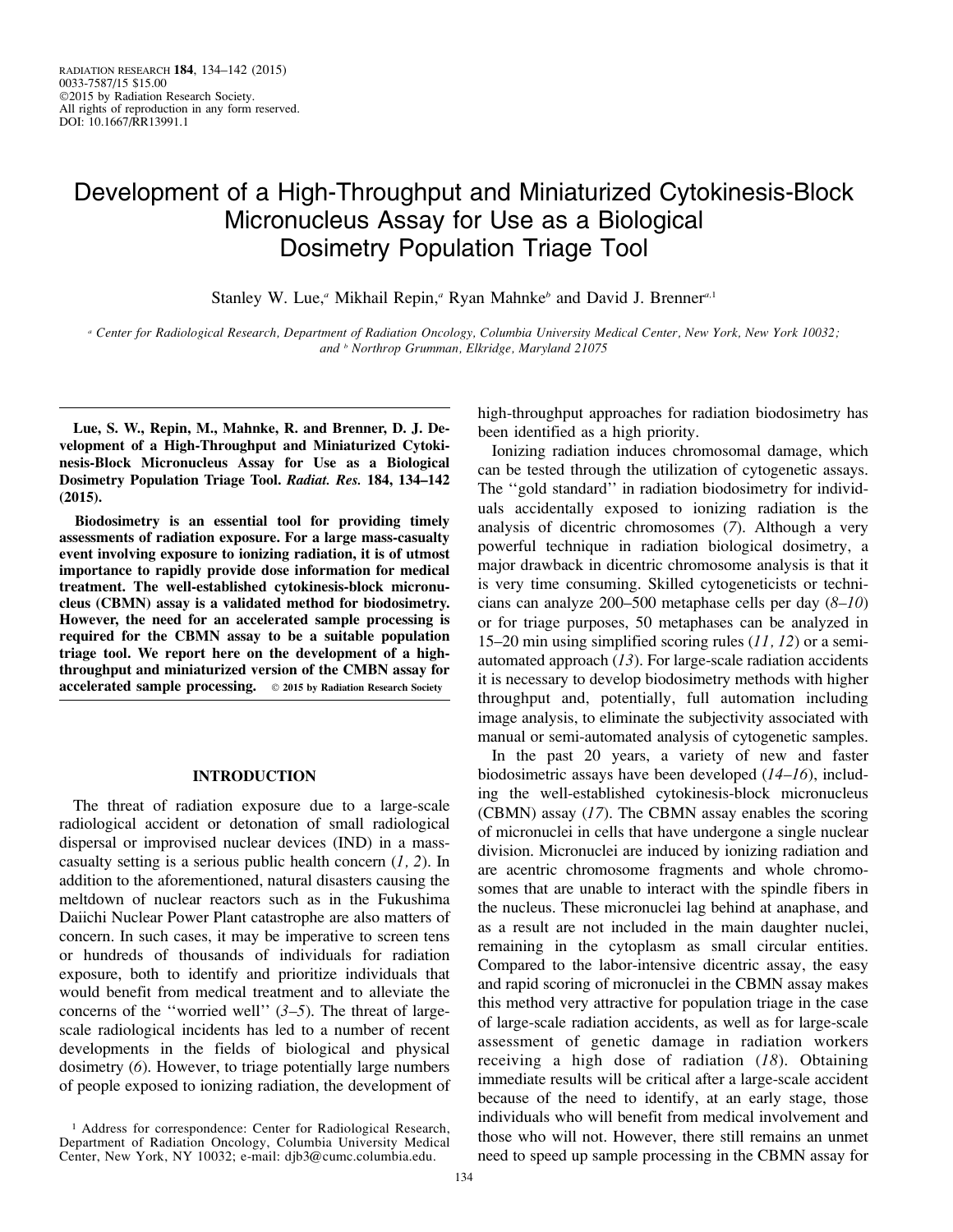

FIG. 1. Panel A: 1.4 mL 2D-barcoded microtube. Panel B: 96-tube rack  $(8 \times 12)$  containing 1.4 ml 2Dbarcoded microtubes with lid. Panel C: Bottom of 96-tube rack showing barcodes. Panel D: ''Tip regulator'' for aspirating solutions from microtubes, generated by removing protrusions from underneath the Eppendorf tip holder. Panel E: Tip-regulator placed on top of 96-tube rack. Panel F: 1,250 µl filter tips on electronic multichannel pipet with tip-regulator (8 or 12 channel pipet can be used).

triaging tens or hundreds of thousands of individuals who are accidentally exposed to radiation.

We report here on the development of a high-throughput and miniaturized version of the CMBN assay. Our approach to the problem of accelerated sample processing was to reduce the volume of human whole blood used to 50  $\mu$ l, which would then be cultured, treated with hypotonic solution and fixed into individual 1.4 ml barcoded microtubes. These microtubes are conveniently organized into an industry standard  $8 \times 12$  microtiter plate format allowing for simultaneous processing of 96 samples using common laboratory equipment (Fig. 1). We then fully automated the analysis of binucleates and micronuclei on slides using the Metafer software. With this new format, processing of hundreds or even thousands of samples can be accomplished by one individual within a day after culturing. This study aimed to optimize, assess and validate the new assay as a tool for population triage purposes after a mass-casualty radiation event.

# MATERIALS AND METHODS

## Human Whole Blood (50 µl) CBMN Assay Protocol

Heparinized blood samples (3 ml) were collected from ten healthy volunteers (6 females and 4 males) in the age range of 24–50 years after informed consent was obtained. For each donor, 50 µl blood samples were pipetted into 1.4 ml 2D-barcoded tubes and placed into a 96-tube rack ( $8 \times 12$ ) and the tubes were covered with the supplied top (Thermo Fisher Scientific Inc., Waltham, MA). For each donor, duplicate samples were prepared and analyzed. The covered tubes in the racks were transported to a Gammacell 40 137Cesium irradiator (Atomic Energy of Canada, Ltd., Mississauga, Canada) and exposed

to  $1, 2, 3, 4$  and  $5$  Gy gamma rays. After irradiation,  $500 \mu l$  of PB-MAX<sup>TM</sup> karyotyping media (Life Technologies, Grand Island, NY) was added to the 50 µl human whole blood samples and mixed three times [or self-prepared in house media was used: RPMI 1640, 10% fetal bovine serum, 2% phytohemagglutinin-M (PHA-M) and 2% penicillin/streptomycin (all from Life Technologies)]. Two different media types were utilized in this protocol to compare and determine the efficacy of each in a large-scale radiological event.

Culturing tubes were placed into a  $37^{\circ}C/5\%$  CO<sub>2</sub> incubator for 44 h. After 44 h of incubation, cytochalasin-B (Sigma-Aldrich® LLC, St. Louis, MO) was added to cultures to block cytokinesis of proliferating lymphocytes at a final concentration of 6 µg/ml and a final concentration of 0.5% DMSO, and cells were gently mixed five times to break up pellets. Samples were placed back into a  $37^{\circ}C/5\%$  $CO<sub>2</sub>$  incubator for an additional 26 h. After 70 h, plate(s) containing whole blood samples in 1.4 ml 2D-barcoded tubes were removed from the incubator. The media above the settled cell pellet was aspirated without disturbing the pellet using a multichannel electronic pipet (Eppendorf or Thermo Scientific) and a ''tip regulator'' leaving approximately 150 µl behind (Fig. 1). The tip-regulator was used for all aspiration steps. A timer was set for 10 min. Room temperature  $0.075$  M KCl (850 µl) (Life Technologies) was added and the timer was started after the first addition of KCl. While the timer was running, a multichannel electronic pipet was set to  $500 \mu l$  for gentle mixing, samples were then gently mixed six times. After 10 min, 200 ll of ice-cold 4:1 fixative (methanol:acetic acid) was added and then immediately gently mixed three times with the electronic pipet set at 500 ll. Using a centrifuge adaptable for spinning plates, samples were centrifuged at 1,200 rpm for 3 min. Supernatant (850  $\mu$ l) was removed without disturbing the pellet using the multichannel electronic pipet. A manual 300 µl multichannel pipet set at 200 µl was then used to mix the hard dark pellet eight times. Ice-cold  $4:1$  fixative  $(850 \text{ µl})$  was added and gently mixed three times using the multichannel electronic pipet. Samples were then centrifuged at 1,200 rpm for 3 min. The steps consisting of the removal of supernatant, addition of ice-cold fixative and centrifugation were repeated two additional times or until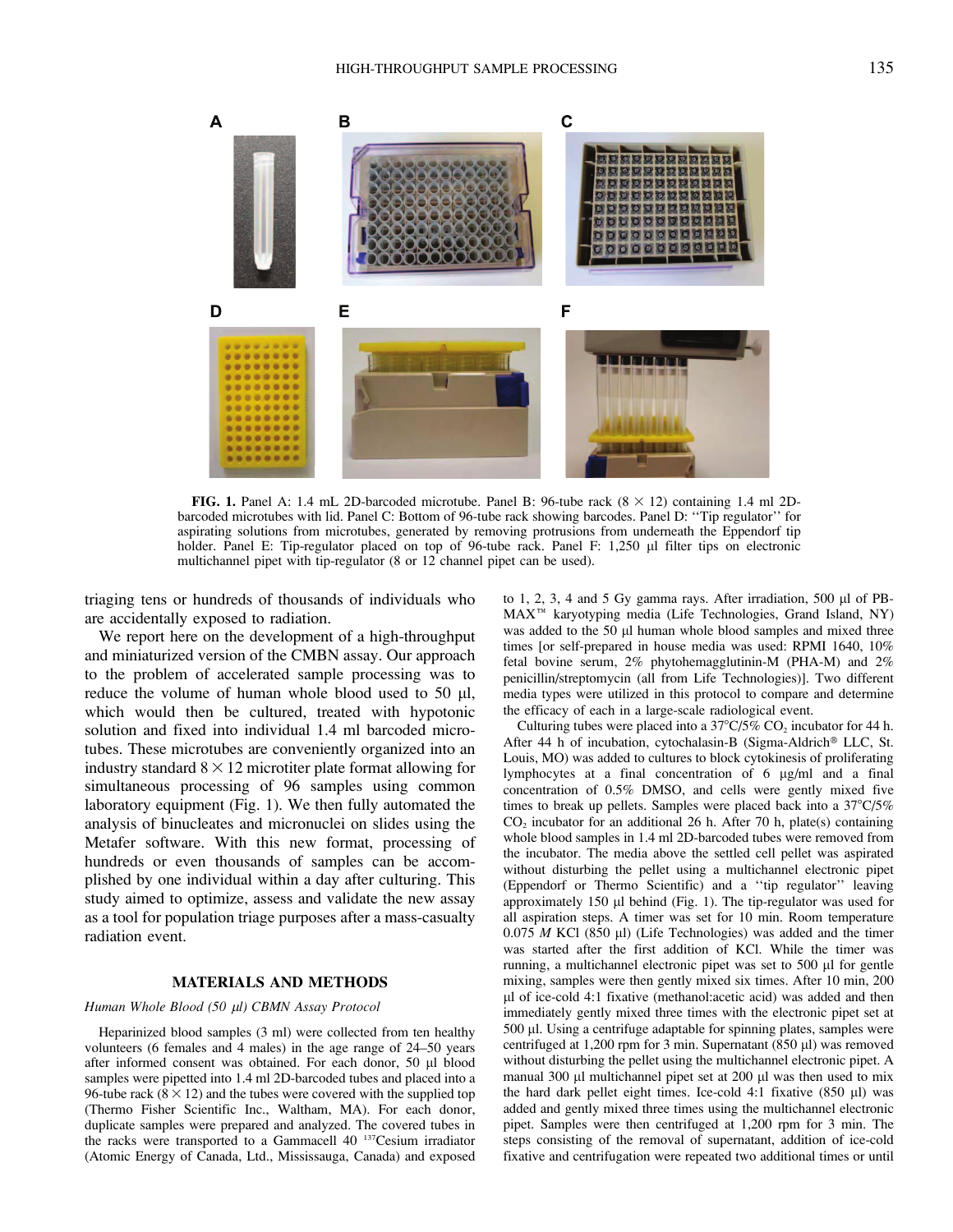

Slide preparation and staining with DAPI

- B **Time: 70 h Hypotonic treatment and fixation**
- 1. Remove plate(s) containing 1.4 ml 2D-barcoded tubes from incubator.
- 2. Aspirate media, leaving ~150 ul without disturbing pellet with a 1,200 ul multichannel electronic pipet and "tip regulator".
- 3. Set timer for 10 min.
- 4. Add 850 µl of room temperature 0.075 M KCl to each sample, start timer after first addition of KCI.
- 5. Gently mix samples  $6\times$  with multichannel electronic pipet set at 500 µl.
- 6. After 10 min, add 200 ul of ice-cold 4:1 fixative (methanol:acetic acid).
- 7. Immediately mix  $3 \times$  gently with multichannel electronic pipet set at 500  $\mu$ l.
- 8. Cenrifuge samples at 1,200 rpm for 3 min.
- 9. Remove 850 ul of supernatant without disturbing cell pellet.
- Gently mix  $8\times$  with 300  $\mu$ I multichannel pipet set at  $10<sub>1</sub>$ 200 µl to break up dark hard pellet.
- 11. Add 850 ul of ice cold 4:1 fixative
- 12. Gently mix 3x with multichannel electronic pipet set at 500 ul.
- 13. Centrifuge samples at 1,200 rpm for 3 min.
- 14. Repeat steps 9, 11-13 two additional times (total of three washes).

FIG. 2. Panel A: General scheme for 50 µl human whole blood micronucleus assay protocol. Panel B: Specific steps for hypotonic treatment and fixation for 50 µl human whole blood micronucleus assay protocol.

samples were clear (Fig. 2B). After the last fixative wash, supernatant was removed leaving 50 µl of sample without disturbing the pellet. The temperature of the room where slides were to be made was confirmed to be between 65–70°F. A single channel manual pipet was used to resuspend the pellet 10 times and to aliquot  $25 \mu$ l of sample onto the bottom third of the slide where it was allowed to evaporate for 15–30 s. The remaining  $25 \mu$  of the sample was added to the top third of the same slide. Complete evaporation of all slides was allowed for at least 10 min before staining. Finally,  $25 \mu$ l of Vectashield<sup>®</sup> media containing DAPI (4',6-diamidino-2-phenylindole) (Vector Laboratories, Burlingame, CA) was added onto the slides and a coverslip was placed on top of each slide. Slides were placed in the dark for 10 min to allow the stain to spread evenly throughout the sample, then stored at  $4^{\circ}$ C until analysis.

# Human Lymphocyte Isolation Protocol

Heparinized blood samples (3 ml) were collected from five healthy volunteers (3 females and 2 males) in the age range of 24–50 years after informed consent was obtained. For each donor, 500 µl blood samples were pipetted into 15 ml conical tubes. For each donor, duplicate samples were prepared and analyzed. The tubes were irradiated with gamma rays (2, 4, 5 and 6 Gy) using a Gammacell 40 <sup>137</sup>Cesium irradiator (Atomic Energy of Canada Ltd.). After irradiation, 1.5 ml of prewarmed RPMI 1640 media (Life Technologies) was added to the 500 µl human whole blood samples and mixed thoroughly. The blood sample was carefully layered on top of 2 ml of pre-aliquoted Histopaque®-1077 (Sigma-Aldrich). Once layered, samples were centrifuged at 1,220 rpm for 45 min at ambient temperature. Complete media (5 ml, RPMI 1640), 10% fetal bovine serum, 2% PHA-M and 2% penicillin/streptomycin (all of which were acquired from Life Technologies) was added into 6-well plates (Corning Inc., Corning, NY). Once centrifugation was completed, the white ring of lymphocytes was aspirated and transferred into culture media in the 6-well plates and the plates were swirled for good mixing. The 6-well plates that contained isolated lymphocytes were placed into a  $37^{\circ}C/5\%$  CO<sub>2</sub> incubator for 44 h. After 44 h of incubation, cytochalasin-B (Sigma-Aldrich) was added at a final concentration of 6 lg/ml and a final concentration of 0.5% DMSO to cultures, and the plates were swirled to mix. At 70 h, samples were removed from the incubator and the contents of each well were transferred into properly labeled 15 ml conical tubes. The wells were washed with 3 ml of phosphate buffered saline (PBS; Life Technologies) and then added to the correct 15 ml conical tubes. The conical tubes were then filled to 10 ml with PBS. The samples were then centrifuged for 10 min at 1,000 rpm. Once centrifugation was completed, the supernatant was aspirated leaving  $\sim$ 1 ml. Plastic transfer pipets were used to gently push air into the solution to break the pellet; this ''air bubbling'' technique was performed 40–50 times. Hypotonic solution (1 ml of 0.075 M KCl; Life Technologies) was added to all samples, then a timer was started which was set for 10 min. The cell suspension was air bubbled in KCl three to four times with a transfer pipet and then the volume was brought up in each sample to 8 ml using KCl. After 10 min, 2 ml of ice-cold 3:1 (methanol:acetic acid) fixative was added, then the tubes were capped and inverted two times to mix. The samples were then centrifuged for 10 min at 1,000 rpm. After centrifugation, the supernatant was aspirated with a transfer pipet leaving 2 ml of sample. Transfer pipets were used to air bubble the samples 30 times. Then 2 ml of ice-cold fixative was added and air bubbled twice to mix. The final volume in the conical tube was brought up to 12 ml using ice-cold fixative, and the tubes were then capped and inverted twice to mix. The samples were allowed to incubate at room temperature for 10 min, centrifuged at 1,000 rpm for 10 min at ambient temperature. After centrifugation, the supernatant was aspirated leaving 1 ml of sample, then 5 ml of ice-cold fixative was added. The samples were kept in the refrigerator overnight to ensure the cells were completely fixed. On the next day, the samples were centrifuged at 1,000 rpm for 10 min at room temperature. The supernatant was removed by uncapping and inverting the tube for 3 s and the tube was placed back upright. The caps were placed back onto each tube, which was then allowed to sit undisturbed for 10 min, enabling the liquid to settle down. The pellet was resuspended by air bubbling 10 times with a glass Pasteur pipet equipped with a 1 ml dropper bulb. A micropipet was used to aspirate 25 µl of cell suspension and dropped onto the center of the glass slide and swirled. All slides prepared were allowed to air dry completely, which took about 10 min in a room at  $65-70^{\circ}$ F. Once dried, 25 µl of Vectashield media containing DAPI (4',6-diamidino-2-phenylindole) (Vector Laboratories) was added onto each slide and a coverslip was placed on top of the sample. The slides were placed in the dark for 10 min to allow the stain to spread throughout the sample, then stored at  $4^{\circ}$ C until analysis.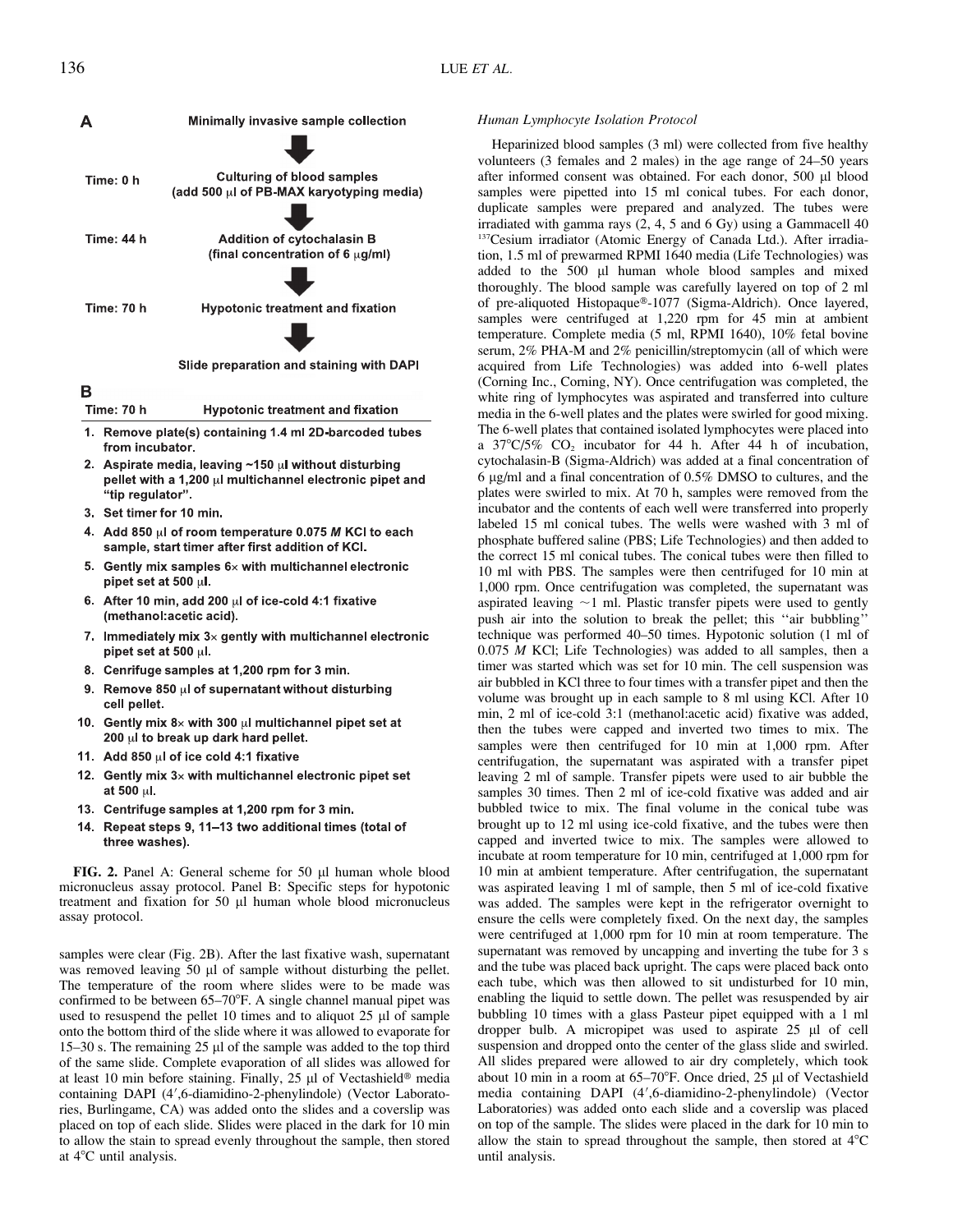| Object      | Parameter of classifier                               | Current study                                                                |
|-------------|-------------------------------------------------------|------------------------------------------------------------------------------|
| Nuclei      | Object threshold $(\%)$                               | 15                                                                           |
|             | Minimum area $(\mu m^2)$                              | 80                                                                           |
|             | Maximum area $(\mu m^2)$                              | 1,000                                                                        |
|             | Maximum relative concavity depth                      | 0.16                                                                         |
|             | Maximum aspect ratio                                  | 1.37                                                                         |
|             | Maximum distance $(\mu m)$                            | 25                                                                           |
|             | Maximum area asymmetry $(\%)$                         | 90                                                                           |
|             | Region of interest radius                             | 40                                                                           |
|             | Maximum object area in region of interest $(\mu m^2)$ | 45                                                                           |
|             | Image processing operations                           | Sharpen $(3,4)$ , median $V(3)$ , median $H(3)$ , average $(3,2)$            |
| Micronuclei | Object threshold $(\%)$                               | h                                                                            |
|             | Minimum area $(\mu m^2)$                              |                                                                              |
|             | Maximum area $(\mu m^2)$                              | 50                                                                           |
|             | Maximum relative concavity depth                      | 0.7                                                                          |
|             | Maximum aspect ratio                                  | 1.72                                                                         |
|             | Maximum distance                                      | 60                                                                           |
|             | Image processing operations                           | Median $V(3)$ , median $H(3)$ , average $(3,1)$ , sharpen $(5,5)$ SBHistoMax |

TABLE 1 Classifier Settings Used in Automated Image Analysis of Micronuclei in Human Lymphocytes

#### Automated Scoring by Metafer

Entire slides were scanned at  $10\times$  magnification with Metafer 4 software (MetaSystems, Altlussheim, Germany) consisting of a microscope (Carl Zeiss Microscopy GmbH, Jena, Germany) and motorized stage capable of scanning eight slides unattended. The Metafer classifier (Table 1) was run on the Metafer MSearch platform version 3.5 software. Images were captured using a high-resolution, monochrome megapixel charge coupled device (CCD) camera. Details concerning slide-scanning principles, stage movements, focusing and image acquisition can be found in earlier publications (19–22).

#### RESULTS

#### Comparison between Media Types

The CBMN assay, as well as other cytogenetic assays, requires culturing cells to divide. In some of the recently published manuals by the International Atomic Energy Agency (IAEA), emphasis was placed on the choice of culturing media, its components (serum, mitogens and antibiotics) and its testing and optimization before setting up the complete culturing media (7, 23). Traditionally, cytogenetic studies use a combination of RPMI solution, a mitogen, antibiotic and serum as part of its growth media. However, this self-prepared in house media is not qualitycontrolled tested and there is a question of reproducibility among new batches of media made. Recently, complete cGMP manufacturer-compliant, quality-control-tested cytogenetic media have been made commercially available. In particular, PB-MAX karyotyping media is a commercially made pre-prepared growth media for in vitro diagnostic use that contains proprietary concentrations of growth factors and antibiotics in an RPMI base.

Experiments were conducted to compare the self-prepared in house media preparation (RPMI 1640, 10% fetal bovine serum, 2% phytohemagglutinin-M and 2% penicillin/ streptomycin) against the PB-MAX karyotyping media. Comparisons of media types followed the general protocol

shown in Fig. 2A and B. Automated dose-response curves were generated for each media type examined. Metafer was used to analyze entire slides and scored a variable number of binucleated cells for each dose, which is related to the fact that the number of dividing cells decreases with increasing radiation dose. A dose-related increase of binucleate cells with micronuclei ratio (Mn/BN) was observed for both media types investigated (Fig. 3). Both curves were fitted with a linear quadratic equation  $Y = ax^2 + b$  $bx + c$ . The data obtained showed a good correlation between PB-MAX karyotyping and traditional self-prepared in house culturing media at every dose tested.



FIG. 3. Automated dose-response curve comparing commercial media (PB-MAX karyotyping media) and self-prepared in house media formulation (RPMI 1640, 15% FBS, 2% PHA and 2% penicillin/streptomycin) for the 50 µl human whole blood CBMN assay. Data shown for both curves represent average values obtained from 10 healthy donors. Error bars are  $\pm$  standard error of mean (SEM).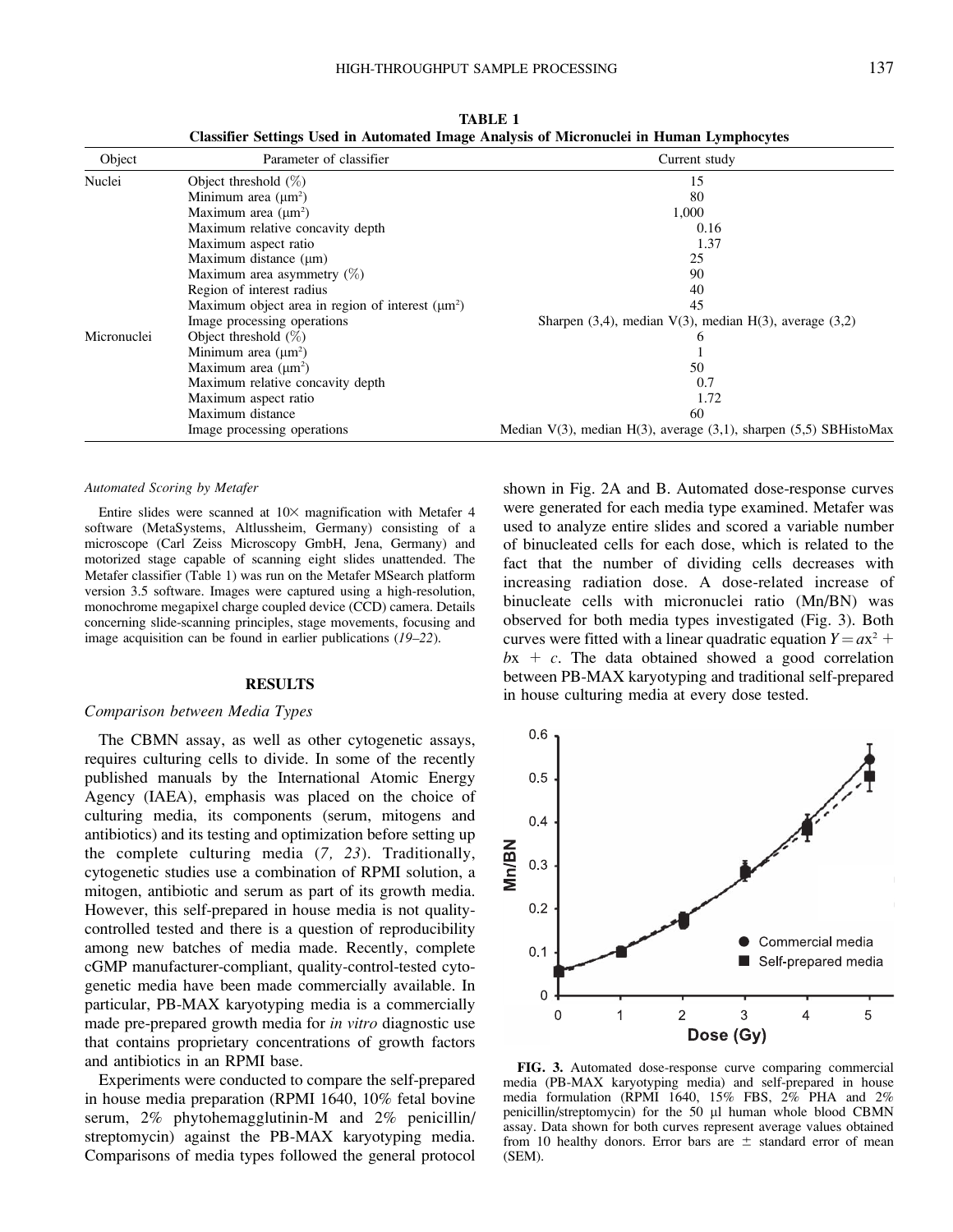| ۰.<br>۰,<br>v<br>×<br>v |  |
|-------------------------|--|
|-------------------------|--|

| $P_{\text{max}}$ $P_{\text{max}}$ $P_{\text{max}}$ $P_{\text{max}}$ $P_{\text{max}}$ $P_{\text{max}}$ $P_{\text{max}}$ $P_{\text{max}}$ $P_{\text{max}}$ $P_{\text{max}}$ $P_{\text{max}}$ $P_{\text{max}}$ $P_{\text{max}}$ $P_{\text{max}}$ $P_{\text{max}}$ $P_{\text{max}}$ $P_{\text{max}}$ $P_{\text{max}}$ $P_{\text{max}}$ $P_{\text{max}}$ $P_{\text{max}}$ $P_{\text{max}}$<br>Human Whole Blood CBMN Assay in 1.4 ml 2D-Barcoded Tubes |                          |     |                   |                                 |     |                   |  |  |
|---------------------------------------------------------------------------------------------------------------------------------------------------------------------------------------------------------------------------------------------------------------------------------------------------------------------------------------------------------------------------------------------------------------------------------------------------|--------------------------|-----|-------------------|---------------------------------|-----|-------------------|--|--|
| Dose $(Gy)$                                                                                                                                                                                                                                                                                                                                                                                                                                       | PB-MAX karyotyping media |     |                   | Self-prepared media formulation |     |                   |  |  |
|                                                                                                                                                                                                                                                                                                                                                                                                                                                   | BN                       | Mn  | Mn/BN             | ΒN                              | Mn  | Mn/BN             |  |  |
| 0                                                                                                                                                                                                                                                                                                                                                                                                                                                 | 1.468                    | 95  | $0.065 \pm 0.008$ | 1.743                           | 104 | $0.061 \pm 0.004$ |  |  |
|                                                                                                                                                                                                                                                                                                                                                                                                                                                   | 1.182                    | 129 | $0.11 \pm 0.01$   | 1.645                           | 170 | $0.103 \pm 0.006$ |  |  |
| $\overline{2}$                                                                                                                                                                                                                                                                                                                                                                                                                                    | 1,102                    | 179 | $0.16 \pm 0.01$   | 1,258                           | 210 | $0.16 \pm 0.01$   |  |  |
|                                                                                                                                                                                                                                                                                                                                                                                                                                                   | 761                      | 211 | $0.28 \pm 0.02$   | 982                             | 254 | $0.26 \pm 0.02$   |  |  |
|                                                                                                                                                                                                                                                                                                                                                                                                                                                   | 641                      | 260 | $0.41 \pm 0.02$   | 703                             | 260 | $0.37 \pm 0.02$   |  |  |
|                                                                                                                                                                                                                                                                                                                                                                                                                                                   | 515                      | 273 | $0.53 \pm 0.03$   | 550                             | 278 | $0.50 \pm 0.03$   |  |  |

TABLE 2A

Average Number of Detected Binucleated Cells (BN), Micronuclei (Mn) and the Calculated Number of Micronuclei per Binucleated Cell (Mn/BN) when Comparing PB-MAX Karyotyping and Self-Prepared In House Media in the 50 ll

Currently, the IAEA considers a minimum of 200 binucleated cells as appropriate to be scored in the CBMN assay for triage purposes  $(7, 24)$ . Although 50 µl of human whole blood was used, the number of analyzed cells per dose point meets the standard set by the IAEA. The average number of binucleates analyzed per slide ranged between 500 to 1,500 and was dose dependent. Unirradiated samples (0 Gy) for both media types exhibited over 1,000 binucleated cells scored and most interestingly greater than 500 binucleated cells scored at 5 Gy (Table 2A). The results indicate that the commercially available formulation is comparable to self-prepared in house media and is therefore very attractive for use in a high-throughput CBMN assay in the case of large-scale radiological event for population triage, since it minimizes human error in supplement additions and there is minimal lot variability.

The main variability in the assay may be due to individual radiosensitivity and to the variation in cell cycle duration among individuals. This variability in radiosensitivity, expressed as micronuclei frequencies in peripheral lymphocytes, is widely described in the literature. This effect, reflecting a variation in chromosomal instability, is associated with the interindividual variation in cellular defense systems, mainly the DNA repair capacity, deputed to protect the genome integrity (25). These remarkable interindividual differences can lead to variations in baseline levels, as well as radiation-induced micronuclei frequency. One possible drawback with automated analysis concerns the background level of Mn/BN for unirradiated samples (0 Gy). While our fully automated analysis for background level of Mn/BN is similar to some laboratories (26), it is higher compared to others (19). Several reasons could factor into a higher background level, one of which is a different protocol used to process the samples through the hypotonic and fixative steps, which has been reported in other studies (27). In addition, laboratories routinely culture a minimum of 0.5 ml of whole blood but only a portion of the sample is spotted on a slide. However, in our protocol an entire sample is placed on a slide without swirling, which may lead to more false-positives due to a larger density of binucleated cells in one area. Another reason is the use of different classifier settings on Metafer to analyze binucleates and micronuclei. If the 50 µl human whole blood assay protocol conducted in 1.4 ml microtubes is to be adopted for use as a population triage tool in the case of a large-scale radiological event, all laboratories involved must agree on how the samples will be processed, what automated analysis system will be used and what the algorithm and classifier settings will be to achieve consistent background results. Furthermore, micronuclei induction is not radiation specific, and due to various confounders may lead to a variable background frequency of micronuclei in unirradiated blood samples (26, 28–30). Although higher background levels of Mn/BN have been observed for automatic scoring compared to visual scoring,

TABLE 2B

Average Number of Detected Binucleated Cells (BN), Micronuclei (Mn) and the Calculated Number of Micronuclei per Binucleated Cell (Mn/BN) when Comparing the 50 µl Human Whole Blood CBMN Protocol in 1.4 ml 2D Barcoded Tubes Versus the 500 µl Isolated Human Lymphocyte CBMN Protocol

|             |       |                   | High-throughput human whole blood CBMN protocol in 1.4 ml tubes Conventional isolated human lymphocyte CBMN protocol |                    |     |                 |  |
|-------------|-------|-------------------|----------------------------------------------------------------------------------------------------------------------|--------------------|-----|-----------------|--|
|             |       | $(50 \text{ ul})$ |                                                                                                                      | $(500 \text{ µl})$ |     |                 |  |
| Dose $(Gy)$ | BN    | Mn                | Mn/BN                                                                                                                | BN                 | Mn  | Mn/BN           |  |
| $\Omega$    | 1.130 | 98                | $0.08 \pm 0.01$                                                                                                      | 1.516              | 104 | $0.07 \pm 0.01$ |  |
| 2           | 849   | 176               | $0.21 \pm 0.01$                                                                                                      | 1.085              | 170 | $0.18 \pm 0.02$ |  |
| 4           | 524   | 222               | $0.42 \pm 0.02$                                                                                                      | 701                | 210 | $0.43 \pm 0.03$ |  |
|             | 418   | 229               | $0.55 \pm 0.03$                                                                                                      | 526                | 254 | $0.50 \pm 0.03$ |  |
| 6           | 329   | 207               | $0.63 \pm 0.04$                                                                                                      | 375                | 260 | $0.67 \pm 0.03$ |  |

Note. The same donors were used in both methods.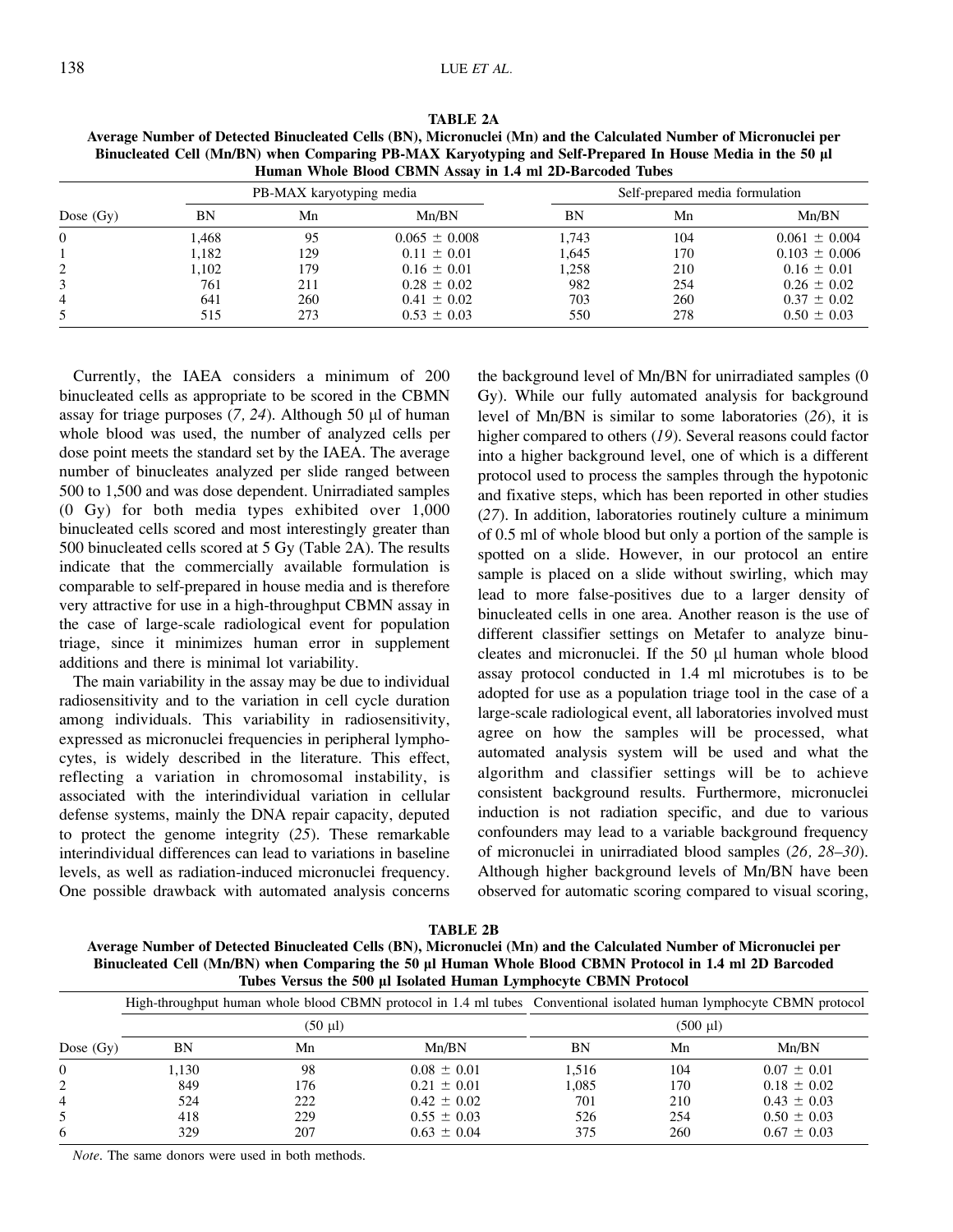

 $0.2$ **Isolated human** lymphocyte CBMN protocol High-throughput  $0.1$ whole blood CBMN protocol  $\overline{0}$  $\mathfrak{p}$ 3  $\overline{4}$  $\overline{6}$  $\Omega$ 5 Dose (Gy)

 $0.7$ 

 $0.6$ 

 $0.5$ 

 $0.3$ 

 $Mn/BN$  $0.4$ 

FIG. 4. Automated dose-response curve comparing a 500 µl isolated human lymphocyte CBMN protocol with the  $50$  µl human whole blood CBMN assay. Data shown for both curves represent average values obtained from 5 healthy donors. Error bars are  $\pm$ standard error of mean (SEM).

it has been reported statistically that both are tightly correlated between the two scoring techniques (22).

# Human Whole Blood (50 µl) Assay vs. Lymphocyte Isolation Protocol

To demonstrate the robustness of the  $50 \mu l$  human whole blood assay, ex vivo dose-response curves were generated and a side-by-side comparison between the manually isolated lymphocyte and  $50 \mu l$  whole blood protocol was performed. Although the entire 50 µl whole blood sample and a portion of the  $500 \mu l$  manually isolated lymphocyte samples were dropped onto individual slides, both methods investigated resulted in similar dose-response curves being generated (Fig. 4). The average range of binucleates analyzed for the 50  $\mu$ l whole blood assay was 300–1,100 and for the isolated lymphocyte method was 300–1,500, respectively. The number of binucleates observed was dose dependent. As expected, the percentage level of micronuclei increased with dose and the percentage level of binucleates decreased with dose, due to irradiation and cell death, respectively. Table 2B shows the frequency of micronuclei and binucleated cells in peripheral human lymphocytes at increasing doses of gamma rays, from 0, 2, 4, 5 and 6 Gy. Interestingly, both the 50 µl human whole blood and isolated lymphocyte protocols yielded similar Mn/BN ratios and number of micronuclei and binucleated cells detected. In Table 2B, the data reported represent the average number of binucleates and micronuclei observed for each whole slide scanned and analyzed for each individual donor at 0, 2, 4, 5 and 6 Gy. All doses examined met the standard, set by the IAEA, of a minimum of 200 binucleates to be scored for triage purposes. Micronuclei frequencies were obtained with our classifier settings on Metafer, and image analyses are strictly dose dependent with very little variation between

the two methods. From a data standpoint, the  $50 \mu l$  human whole blood protocol is comparable to the traditional lymphocyte isolation approach for the CBMN assay.

# DISCUSSION AND CONCLUSION

Micronuclei stem from chromosome breaks or when entire chromosomes fail to engage with the mitotic spindle fibers and lag behind when cells divide. In 1985, Fenech established the CBMN assay in human peripheral blood lymphocytes (17). The assay has several advantages, such as speed and ease of analysis, no requirement for metaphase cells and reliable identification of cells that have completed only one nuclear division (31, 32). The CBMN assay is now a well-established cytogenetic dosimetry method. In an emergency situation, radiation dose estimates should be provided as soon as possible with sufficient accuracy to support clinical decision-making. In the current study we developed a high-throughput and miniaturized version of the CMBN assay, which allows for a single individual to process thousands of blood samples from the end of culturing to the point of image analysis. This new methodology is coupled with an automated image analysis approach using MetaSystems software to allow for rapid and objective analysis of slides.

We established a protocol for the CBMN assay using 1.4 ml 2D-barcoded tubes in a 96 microtiter format, which allows for sufficient throughput needed in population triage. The actual throughput of this assay is made possible by culturing, harvesting and fixing lymphocytes in microtubes. In the case of population triage due to a radiological accident, blood collection would be performed by fingerstick using a standard lancet and samples transferred into individually barcoded microtubes using heparinized capillaries having a set volume  $(50 \text{ µl})$   $(33)$ . Use of barcoded tubes allows for identification of individuals.

Throughput was our primary reason to use a small volume of human whole blood and to convert to the use of microtubes in this new miniaturized version of the CBMN assay. However, to develop a method for minimizing human error, we compared commercially available tested cytogenetic media to in house ''self-prepared'' media where a technician/scientist would individually add supplements to make a complete media formulation. The results demonstrate that a ''ready-to-use'' complete media, i.e., PB-MAX karyotyping media, produces results that are satisfactory, reproducible and comparable to our in house self-prepared media counterpart. Another advantage of using the commercially available pre-made media is that it has undergone strict quality control testing by the vendor, which ensures reliable and reproducible results. This is of significant importance when performing biological dosimetry on a large population. One vital strategy to accelerate sample processing in the CBMN method and increase throughput was the use of 50 µl human whole blood. During the inception of the CBMN assay, larger volumes of whole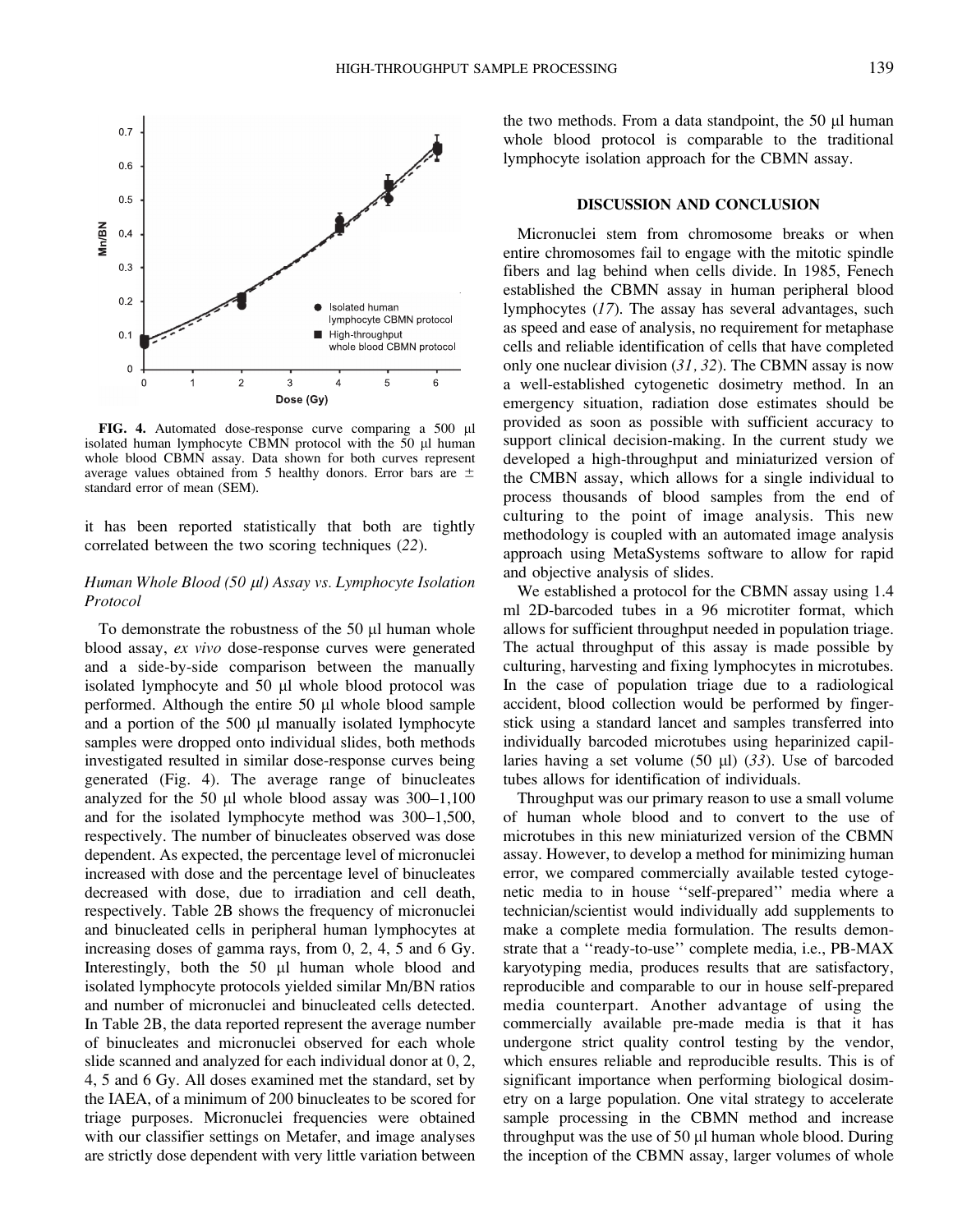blood were originally used to isolate lymphocytes before culturing. Also, there is the need for additional measures, such as the use of lymphocyte separation media and the transfer to culturing apparatus. In addition, many laboratories today culture using larger volumes of human whole blood (0.5–1 ml), which is not conducive for highthroughput sample processing for population triage in a large-scale radiological event. Setting up cultures is simplified when small volumes of whole blood are used, requiring only the addition of ''ready-to-use'' complete media to microtubes containing the blood and placement of the tube racks into an incubator. The use of small volumes also allows for accelerated processing of a significantly larger number of samples.

Higher throughput of the CBMN assay was achieved with the modifications to the hypotonic/fixative steps. According to standard CBMN assay procedures, lymphocytes must be treated with hypotonic solution and then fixed. These steps involve separate washes with potassium chloride and fixative by centrifugation. Using traditional methods, 5–10 ml blood cultures are transferred into 15 ml conical tubes and 15–30 min centrifugation times are used (33). With the use of microtubes in a 96 microtiter format, centrifugation times we narrowed down to a few minutes, thus saving a significant amount of time from the end of culturing to when slides are prepared. An individual can process 96 samples during the hypotonic treatment and fixation step in 40–45 min. We estimate that a single individual can process at least 1,500–1,700 samples in a 12 h shift, which amounts to sixteen to eighteen 96 microtiter formatted racks containing microtubes. Whereas, the traditional method of using 5–10 ml blood cultures would take an individual 12 h to process 96 samples. One can envision if the assay is adopted by cytogenetic biodosimetry laboratories, such as the World Health Organization's BioDoseNet network (34), the ability to process samples would be drastically improved compared to our current standards if a mass-casualty radiological event occurred.

Automated scoring of binucleates using sophisticated image analysis systems is another promising strategy to increase throughput of the CBMN assay for achieving a rapid and reliable dose assessment for triage purposes in large-scale nuclear or radiological incidents. Several automated systems are available on the market and have been tested  $(35-38)$ . In our study, we coupled our highthroughput miniaturized assay with the MetaSystems scoring system. A MetaSystems  $10\times$  objective scanner can analyze an entire slide in 13 min using our classifier settings. This is significantly faster than the manual scoring of 200 binucleated cells, which takes around 15 min (35). Although, automated scoring is the bottleneck in the process for population triage, it generates reasonable, reliable and objective dose curves in addition to being more expeditious than human scorers. Although still relatively new, the findings from automated analysis clearly show potential advantages in large-scale studies (27, 28, 39). Future advancements in the development of faster image analysis software will benefit the scope of higher throughput sample processing in the case of large population analysis.

To truly make the assay high throughput, full automation of the cytogenetic dose assessment method would be needed. Currently, to track the demanding throughput required for screening in drug discovery, pharmaceutical and biotechnology companies are applying automation and robotic technologies such as liquid handling systems. They are being used for multiple sample preparations to increase the number of molecules that can be biologically assayed (40–42). The RABiT is an example of an advanced throughput system developed at Columbia University Medical Center for the purpose of biological dosimetry applications (2, 5, 43, 44). To make our method described here even more higher in throughput, the next generation of our assay format would be to fully automate the method using robotics.

Acquiring immediate results will be crucial after a largescale radiological incident because of the need to detect, at an early stage, those individuals who will benefit from medical involvement and those who will not. The studies reported here indicate the development of a high-throughput and miniaturized version of the CMBN assay, which has the capability of rapid sample processing for critical data retrieval. The new method allows for the culturing, hypotonic and fixation treatments of blood samples in a singular tube, which is an advancement in throughput of sample processing when using the CBMN assay. The results from this 50 µl human whole blood assay are comparable to traditional methods that typically use larger volumes of blood. Furthermore, this new formatted CBMN assay will fast track the identification and prioritization of individuals who would benefit from immediate medical treatment. Once highly exposed individuals have been identified, they may receive treatment for acute radiation syndrome, which causes damage to vital organs such as bone marrow and the gastrointestinal tract (45). Exposed individuals may benefit from the use of new pharmacological countermeasures such as PHD inhibitors as a treatment for accidental exposure to ionizing radiation (46).

In this work, the high-throughput method preparation of CBMN assay samples from  $50 \mu l$  of whole blood volume was developed by miniaturizing and using an ANSI/SLAS microplate format. The developed method allows for a single individual to process thousands of blood samples from the end of culturing to the point of image analysis. The developed protocol can be used in a traditional laboratory setting for multiple sample investigation in radiological biodosimetry where either self-prepared in house or commercially available media can be used. Additionally, the method is versatile enough to use in biodosimetry laboratories for other cytogenetic assays with a few modifications. In conclusion, our new high-throughput and miniaturized CBMN method will expedite sample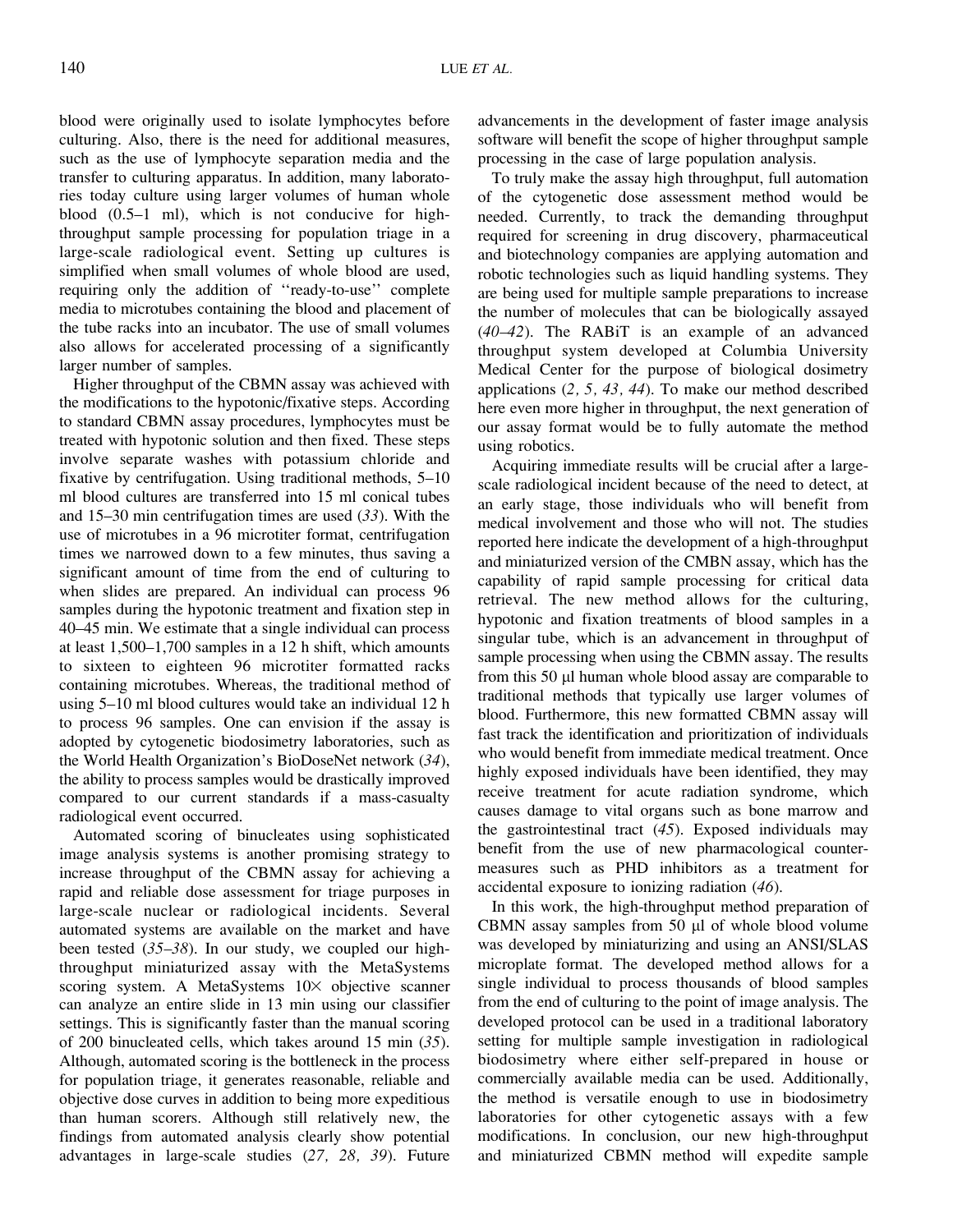# ACKNOWLEDGMENTS

This work was supported by the National Institute of Allergy and Infectious Disease, National Institutes of Health, grant no. U19 A1067773. Federal funds in whole or in part were also provided by the Biomedical Advanced Research and Development Authority (BARDA), Office of the Assistant Secretary for Preparedness and Response, Office of the Secretary, Department of Health and Human Services, under contract no. HHSO100201000002C. We would like to thank Helen Turner, Jay Perrier and Maria Taveras from the Center for Radiological Research, Department of Radiation Oncology, Columbia University Medical Center for their excellent technical assistance.

Received: December 11, 2014; accepted: May 3, 2015; published online: July 31, 2015

# REFERENCES

- 1. Singh VK, Ducey EJ, Brown D, Whitnall MH. A review of radiation countermeasure work ongoing at the Armed Froces Radiobiology Research Institute. Int J Radiat Biol 2012; 88:296– 310.
- 2. Garty G, Chen Y, Salerno A, Turner H, Zhang J, Lyulko O, et al. The RABIT: a rapid automated biodosimetry tool for radiological triage. Health Phys 2010; 98:209–17.
- 3. Grace MB, Moyer BR, Prasher J, Cliffer KD, Ramakrishnan N, Kaminski J, et al. Rapid radiation dose assessment for radiological public health emergencies: Role of NIAID and BARDA. Health Phys 2010; 98:172–8.
- 4. Rea ME, Gougelet RM, Nicolalde RJ, Geiling JA, Swartz HM. Proposed triage categories for large-scale radiation incidents using high-accuracy biodosimetry methods. Health Phys 2010; 98:136– 44.
- 5. Garty G, Chen Y, Turner HC, Zhang J, Lyulko OV, Bertucci A, et al. The RABiT: a rapid automated biodosimetry tool for radiological triage. II. Technological developments. Int J Radiat Biol 2011; 87:776–90.
- 6. Ainsbury EA, Al-Hafidh J, Bajinskis A, Barnard S, Barquinero JF, Beinke C, et al. Inter- and intra-laboratory comparison of a multibiodosimetric approach to triage in a simulated, large scale radiation emergency. Int J Radiat Biol 2014; 90:193–202.
- 7. Cytogenetic dosimetry: applications in preparedness for and response to radiation emergencies. IAEA emergency preparedness and response series. Vienna: International Atomic Energy Agency; 2011. p. 1–229.
- 8. Baeyens A, Swanson R, Herd O, Ainsbury E, Mabhengu T, Willem P, et al. A semi-automated micronucleus-centromere assay to assess low-dose radiation exposure in human lymphocytes. Int J Radiat Biol 2011; 87:923–31.
- 9. Romm H, Oestreicher U, Kulka U. Cytogenetic damage analyzed by the dicentric assay. Ann Ist Super Sanita 2009; 45:251–9.
- 10. Vaurijoux A, Gruel G, Pouzoulet F, Gregoire E, Martin C, Roch-Lefevre S, et al. Strategy for population triage based on dicentric analysis. Radiat Res 2009; 171:541–8.
- 11. Repin MV, Repina LA. Rapid dicentric assay of human blood lymphocytes after exposure to low doses of ionizing radiation. (article in Russian) Radiats Biol Radioecol 2011; 51:411–8.
- 12. Flegal FN, Devantier Y, McNamee JP, Wilkins R. Quickscan dicentric chromosome analysis of radiation biodosimetry. Health Phys 2010; 98:276–81.
- 13. Romm H, Ainsbury E, Barnard S, Barrios L, Barquinero JF, Beinke C, et al. Automatic scoring of dicentric chromosomes as a

tool in large scale radiation accidents. Mutat Res 2013; 756:174– 83.

- 14. Ossetrova NI, Sandergren DJ, Blakely WF. Protein biomarkers for enhancement of radiation does and injury assessment in nonhuman primate total-body irradiation model. Radiat Prot Dosimetry 2014; 159:61–76.
- 15. Rothkamm K, Beinke C, Romm H, Badie C, Balagurunathan Y, Barnard S, et al. Comparison of established and emerging biodosimetry assays. Radiat Res 2013; 180:111–9.
- 16. Brengues M, Paap B, Bittner M, Amundson SA, Seligmann B, Korn R, et al. Biodosimetry on small blood volume using gene expression assay. Health Phys 2010; 98:179–85.
- 17. Fenech M, Morley AA. Measurement of micronuclei in lymphocytes. Mutat Res 1985; 147:29–36.
- 18. Vral A, Fenech M, Thierens H. The micronucleus assay as a biological dosimeter of in vivo ionising radiation exposure. Mutagenesis 2011; 26:11–7.
- 19. Willems P, August L, Slabbert J, Romm H, Oestreicher U, Thierens H, et al. Automated micronucleus (MN) scoring for population triage in case of large scale radiation events. Int J Radiat Biol 2010; 86:2–11.
- 20. Schunck C, Johannes T, Varga D, Lorch T, Plesch A. New developments in automated cytogenetic imaging: unattended scoring of dicentric chromosomes, micronuclei, single cell gel electrophoresis, and fluorescence signals. Cytogenet Genome Res 2004; 104:383–9.
- 21. Varga D, Johannes T, Jainta S, Schuster S, Schwarz-Boeger U, Kiechle M, et al. An automated scoring procedure for the micronucleus test by image analysis. Mutagenesis 2004; 19:391–7.
- 22. Seager AL, Shah UK, Brüsehafer K, Wills J, Manshian B, Chapman KE, et al. Recommendations, evaluations and validation of a semi-automated, fluorescent-based scoring protocol for micronucleus testing in human cells. Mutagenesis 2014; 29:155– 64.
- 23. Cytogenetic analysis for radiation dose assessment. IAEA technical reports series no. 405. Vienna: International Atomic Energy Agency; 2001. p. 1–127.
- 24. McNamee JP, Flegal FN, Greene HB, Marro L, Wilkins R. Validation of the cytokinesis-block micronucleus (CBMN) assay for use as a triage biological dosimetry tool. Radiat Prot Dosimetry 2009; 135:232–42.
- 25. Wu X, Soitz MR, Amos CI, Lin J, Shao L, Gu J, et al. Mutagen sensitivity has high heritability: evidence from a twin study. Cancer Res 2006; 66:5993–6.
- 26. Beinke C, Port M, Abend M. Automatic versus manual lymphocyte fixation: impact on dose estimation using the cytokinesis-block micronucleus assay. Radiat Environ Biophys 2015; 54:81–90.
- 27. Rossnerova A, Spatova M, Schunck C, Sram RJ. Automated scoring of lymphocyte micronuclei by the MetaSystems Metafer image cytometry system and its application in studies of human mutagen sensitivity and biodosimetry of genotoxin exposure. Mutagenesis 2011; 26:169–75.
- 28. Fenech M, Holland N, Chang WP, Zeiger E, Bonassi S. The Human MicroNucleus Project - an international collaborative study on the use of the micronucleus technique for measuring DNA damage in humans. Mutat Res 1999; 428:271–83.
- 29. Tucker JD, Valdapalli M, Joiner MC, Ceppi M, Fenech M, Bonassi S. Estimating the lowest detectable dose of ionizing radiation by the cytokinesis-block micronucleus assay. Radiat Res 2013; 180:284–91.
- 30. Fenech M, Morley AA. Cytokinesis-block micronucleus method in human lymphocytes: effect of in vivo ageing and low-dose Xirradiation. Mutat Res 1986; 161:193–8.